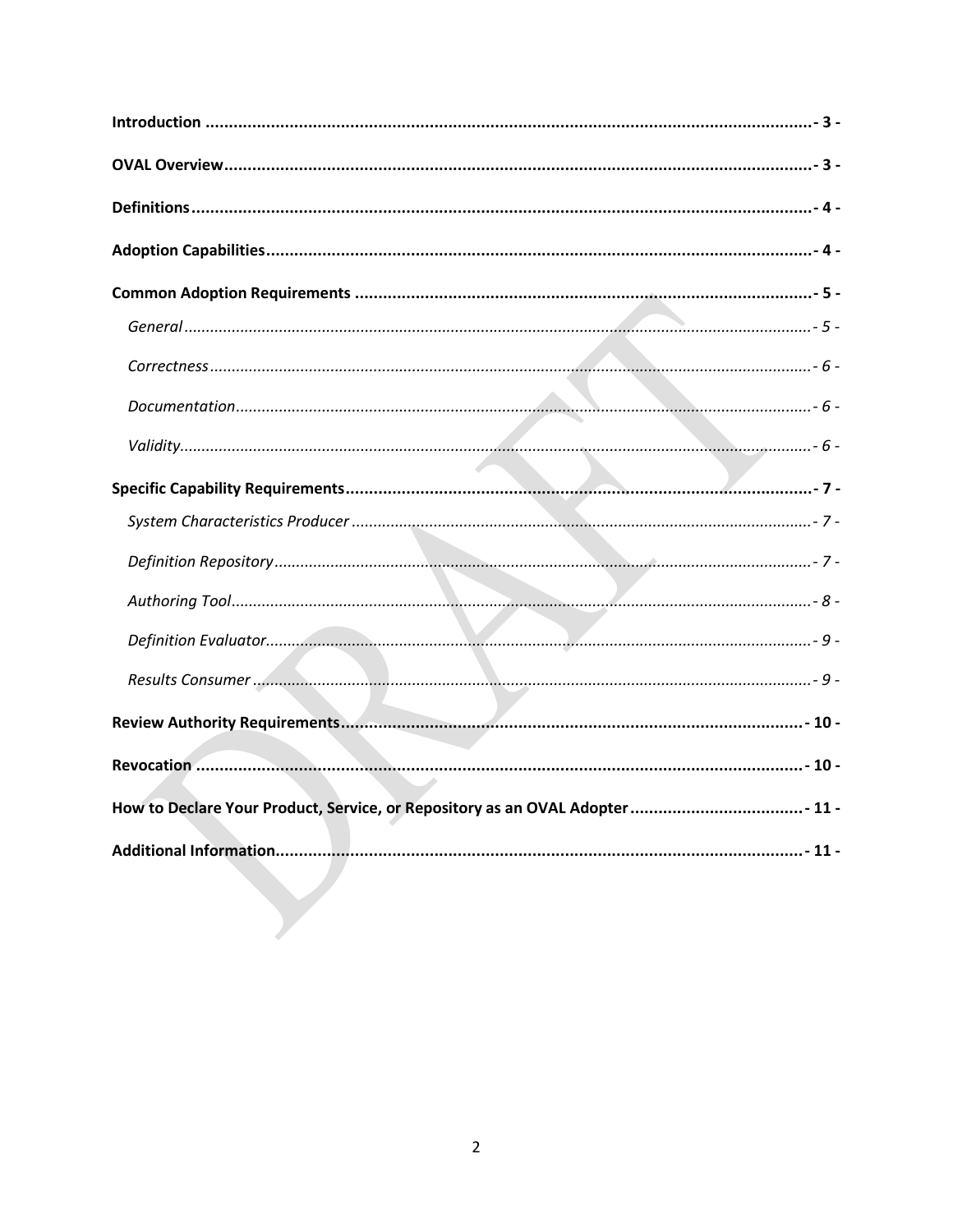## **Introduction**

The OVAL® Adoption Program was established to (a) educate vendors on best practices regarding the use and implementation of OVAL, (b) provide vendors with an opportunity to make formal selfassertions about how their products utilize OVAL, and (c) allow MITRE to gain deeper insights into how OVAL is, or could be, utilized so that OVAL can evolve in a way most useful to the community. The OVAL Adoption Program provides a set of guidelines that will help guide the use of OVAL and enforce interoperable implementations and develop consistency within the information security community regarding the use and implementation of OVAL. Another result of the program is that users are able to distinguish between, and have confidence in, validated products knowing that the implementation of OVAL complies with the standard.

This document outlines the requirements and recommendations that need to be satisfied in order for a product, service, web site, database, or advisory/alert to properly implement support for OVAL. At the same time, these requirements describe the supported and recommended ways of making use of OVAL Content and other capabilities that leverage OVAL.

## **OVAL Overview**

The Open Vulnerability and Assessment Language (OVAL) is an international, information security, community standard to promote open and publicly available security content, and to standardize the transfer of this information across the entire spectrum of security tools and services. OVAL includes a language used to encode system details, and an assortment of content repositories held throughout the community. The language standardizes the three main steps of the assessment process: representing configuration information of systems for testing, analyzing the system for the presence of the specified machine state (vulnerability, configuration, patch state, etc.), and reporting the results of this assessment. The repositories are collections of publicly available and open content that use the language.

The OVAL community has developed three schemas written in Extensible Markup Language (XML) to serve as the framework and vocabulary of the OVAL Language. These schemas correspond to the three steps of the assessment process: the OVAL System Characteristics schema for representing system information, the OVAL Definition schema for expressing a specific machine state, and the OVAL Results schema for reporting the results of an assessment.

Content written in the OVAL Language is located in one of the many repositories found within the community. One such repository, known as the OVAL Repository, is hosted by The MITRE Corporation. It is the central meeting place for the OVAL community to discuss, analyze, store, and disseminate OVAL Definitions. Each definition in the OVAL Repository determines whether a specified software vulnerability, configuration issue, program, or patch is present on a system.

The information security community contributes to the development of OVAL by participating in the creation of the OVAL Language on the OVAL Developers Forum, and by writing definitions for the OVAL Repository through the OVAL Community Forum. An OVAL Board consisting of representatives from a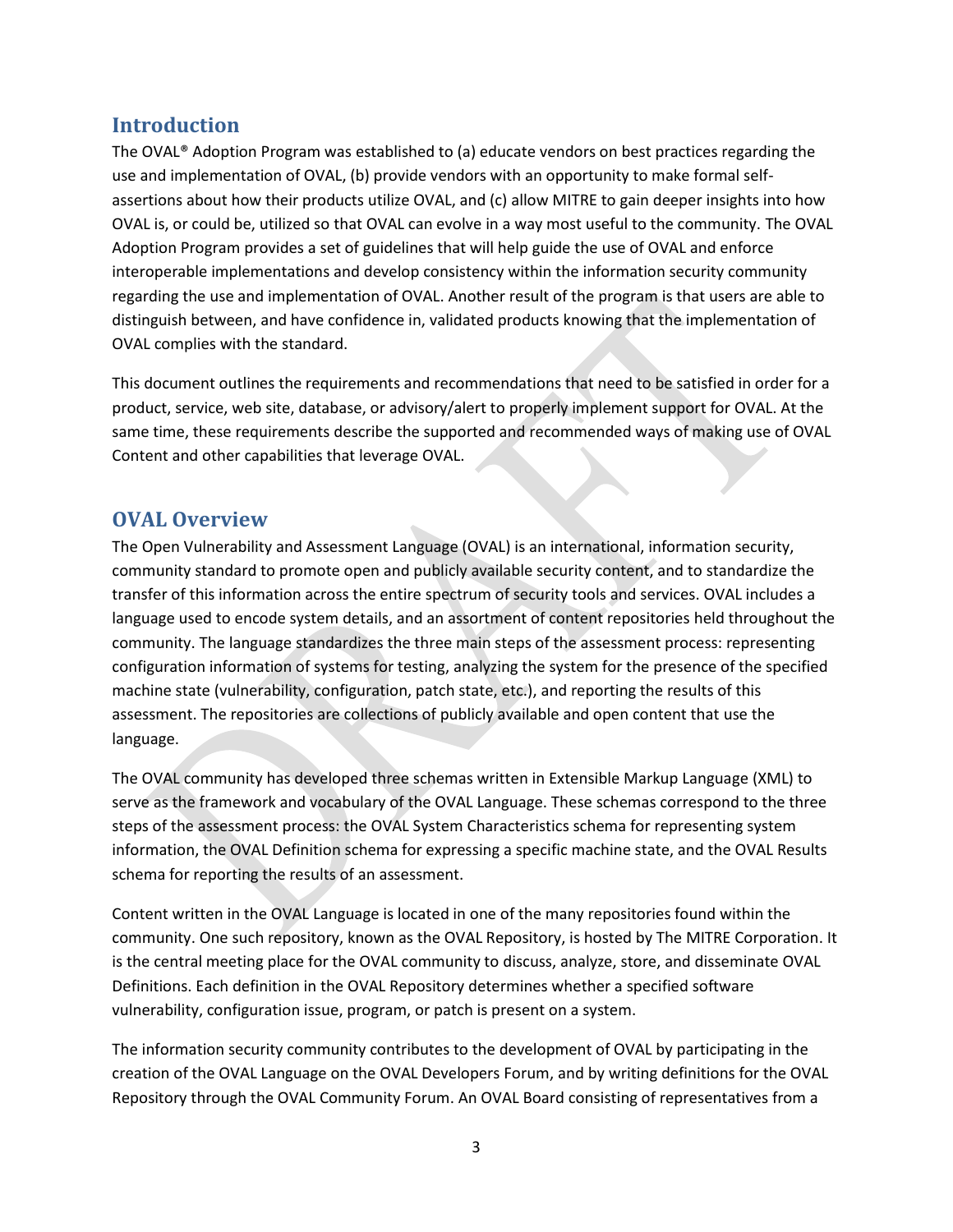broad spectrum of industry, academia, and government organizations from around the world oversees and approves the OVAL Language and monitors the posting of the definitions hosted in the OVAL Repository. This means that the OVAL, which is funded by the National Cyber Security Division at the U.S. Department of Homeland Security for the benefit of the community, reflects the insights and combined expertise of the broadest possible collection of security and system administration professionals worldwide.

## **Definitions**

The following terms are used throughout this document.

**Capability –** A specific function or functions of a *product, service,* or *repository*.

**Owner –** The creator, seller, or maintainer of a *product, service,* or *repository.*

**User –** A consumer (or potential consumer) of a *product, service,* or *repository.*

**Product –** A security application, appliance, or security database that has one or more *capabilities*.

**Repository –** An implicit or explicit collection of security elements that support a *product* (e.g., a vulnerability database, a set of signatures in an assessment *product* or *service*, or a web site).

**Correctness Testing –** The process of determining whether a *product, service,* or *repository* has correctly adopted OVAL.

**Test Results –** Data representing the outcome of *correctness testing*.

**Review Authority –** An entity that performs *correctness testing* and is authorized to formally acknowledge that a *product*, *service* or *repository* has correctly adopted OVAL (The MITRE Corporation is the only *review authority* at this time).

## **Adoption Capabilities**

The OVAL Adoption Program is based on five different *capabilities*, each targeting a different usage of the OVAL Language. These *capabilities* enable members of the OVAL community to easily understand how a given *product* is using the OVAL Language and how it might suit their needs.

| Authoring Tool               | A product that aids in the process of creating new OVAL files<br>(including products that consolidate existing OVAL Definitions<br>into a single file). |
|------------------------------|---------------------------------------------------------------------------------------------------------------------------------------------------------|
| <b>Definition Evaluator</b>  | A product that uses an OVAL Definition to guide evaluation<br>and produces OVAL Results (full results) as output.                                       |
| <b>Definition Repository</b> | A repository of OVAL Definitions made available to the                                                                                                  |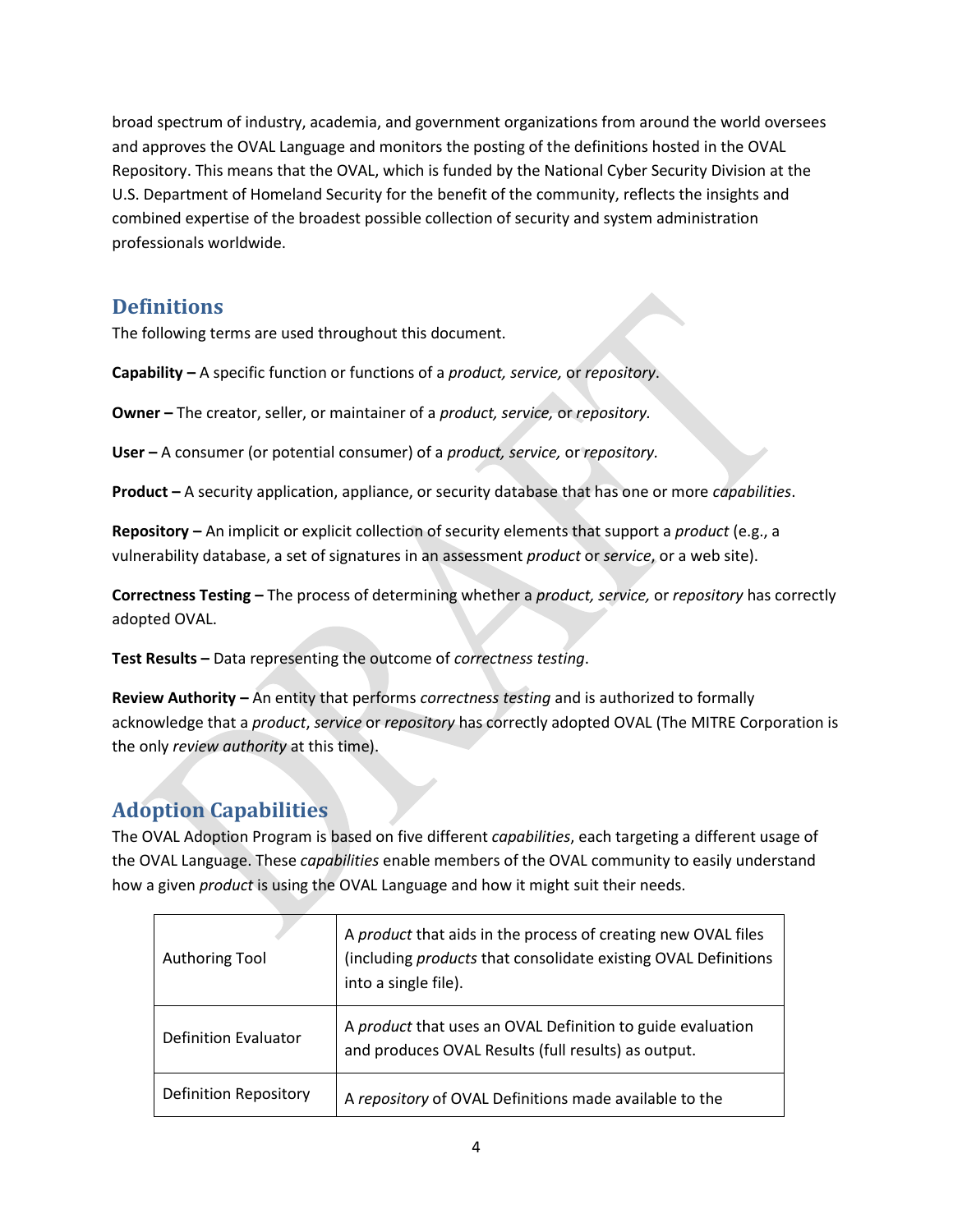|                                           | community (free or pay).                                                                                                                                               |
|-------------------------------------------|------------------------------------------------------------------------------------------------------------------------------------------------------------------------|
| <b>Results Consumer</b>                   | A product that accepts OVAL Results as input and either<br>displays those results to the user, or uses the results to<br>perform some action (Remediation, SIM, etc.). |
| <b>System Characteristics</b><br>Producer | A product that generates a valid OVAL System Characteristics<br>document based on the details of a system.                                                             |

## **Common Adoption Requirements**

The following requirements apply to all *capabilities* that are implementing support for OVAL, regardless of the *capability* that they plan to implement. If the *product, service,* or *repository* satisfies all applicable requirements, then the *owner* shall receive formal acknowledgement of correctly adopting OVAL. However, the *owner* shall not advertise the formal acknowledgement for adopting OVAL until the *review authority* has granted such.

#### **General**

These requirements deal with general aspects of OVAL Adoption.

1.1 – The *owner* shall be a valid legal entity (i.e., an organization or a specific individual, with a valid phone number, email address, and street address).

1.2 – The *owner* shall agree to abide by all of the mandatory OVAL Adoption Requirements, which includes the mandatory requirements for the specific *capability*.

1.3 – The *owner* shall provide the *review authority* with a technical point of contact that is qualified to answer questions regarding any OVAL-related functionality of the *product, service,* or *repository* and coordinate the preparation of the *product, service,* or *repository* for *correctness testing*.

1.4 – The *owner* shall provide the *review authority* with a completed "OVAL Adoption Questionnaire Form." This form will be sent once the declaration process has been satisfied. Please see the section "How to Declare Your Product, Service, or Repository as an OVAL Adopter" for more information.

1.5 – The *owner* shall provide the *review authority* with free access to items needed to perform *correctness testing*, including the *test results* and/or the *repository*, in order to determine compliance with all associated requirements.

1.6 – The *owner* shall work with the *review authority* to make the *product, service,* or *repository* available for *correctness testing*.

1.7 – As a part of receiving formal acknowledgement of correctly adopting OVAL, the *owner* shall agree to support the *review authority* in follow-on testing activities, where appropriate types of files will be exchanged with other organizations attempting to prove the correctness of their *product, service,* or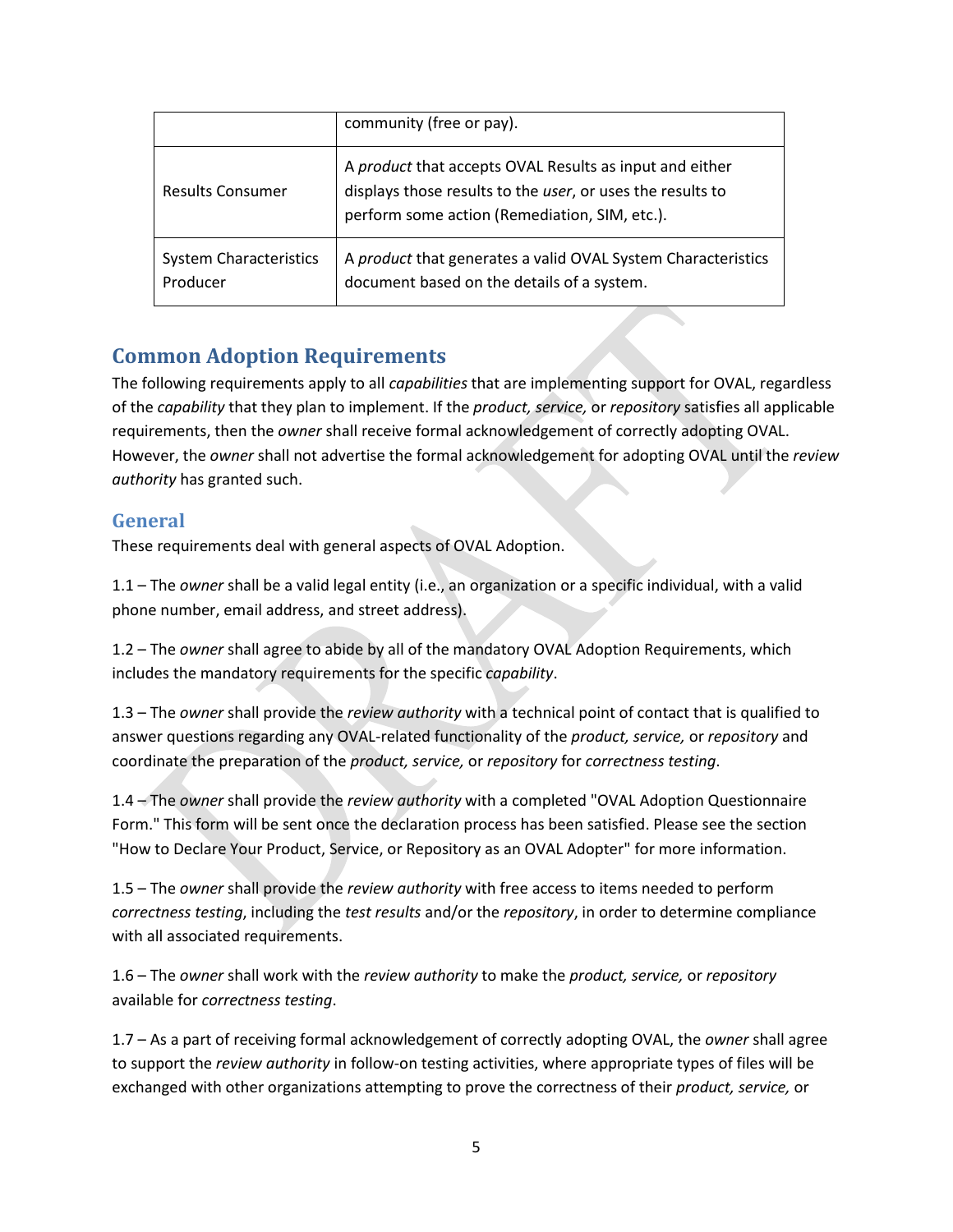*repository*. This will be managed by the *review authority* and kept to reasonable levels of effort for all involved.

1.8 – The *product* shall provide additional value or information beyond that which is provided in OVAL itself. Therefore, forwarding or providing references to a single source of OVAL Definitions that have been created by someone else is not by itself considered to be sufficient for formal acknowledgement of correctly adopting OVAL.

1.9 – The *product, service,* or *repository* shall be available to the public or a set of consumers.

1.10 – The *product, service,* or *repository* shall clearly state the schema(s) and version with which it is compatible.

#### **Correctness**

2.1 – The *owner* shall have in place a means for the *user* to submit correctness errors found in the use of OVAL and in any OVAL content being produced by the *product, service,* or *repository*.

2.2 – The *owner* shall have a plan in place to address any correctness errors reported to it.

2.3 – The *owner* shall address any correctness errors reported to it within a reasonable time frame after the error was initially reported.

#### **Documentation**

The following requirements apply to documentation that is provided with an OVAL adopter's *product, service,* or *repository*.

3.1 – The *product* shall include in its documentation a brief description of OVAL and OVAL Adoption, which can include verbatim portions of documents from the OVAL Web site.

3.2 – The *product* shall clearly state in its documentation any component schemas or individual tests that it does not support. For example, if a *product* is applying for formal acknowledgement of correctly adopting OVAL as a Definition Evaluator and does not support the Windows metabase test, then the *product, service,* or *repository* documentation shall state this incompatibility.

3.3 – The *product, service,* or *repository* shall clearly state in its documentation the procedure that a *user* must follow to submit correctness errors found in any OVAL content being produced by the *product*.

3.4 – If the documentation included with the *product, service,* or *repository* includes an index, then it shall include references to OVAL-related documentation under the term "OVAL."

#### **Validity**

OVAL Adopters are required to work with valid documents. This helps to ensure that information is being formatted correctly and that the structure of the document follows the OVAL Language.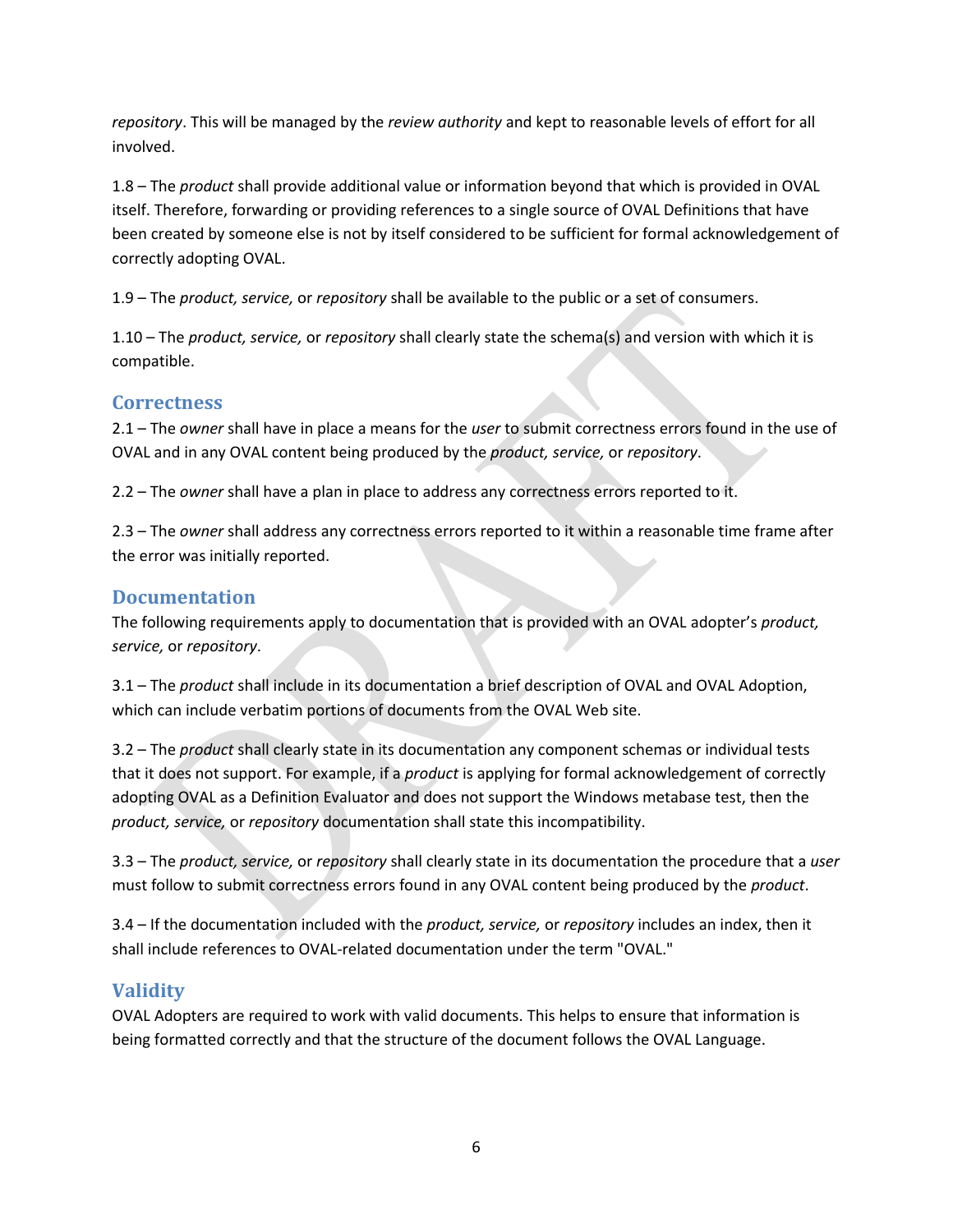4.1 – The *product, service,* or *repository* shall validate all OVAL content (both produced and consumed) using W3C XML Schema validation against the version of the OVAL Language with which it is stated to comply.

4.2 – The *product, service,* or *repository* shall report any W3C XML Schema validation errors to the *user*.

4.3 – The *product, service,* or *repository* shall validate all OVAL content (both produced and consumed) using Schematron validation against the version of the OVAL Language with which it is stated to comply.

4.4 – The *product, service,* or *repository* shall report any Schematron validation errors to the *user*.

## **Specific Capability Requirements**

The following requirements are related to the specific adoption *capabilities* previously outlined and only apply to *products, services,* or *repositories* that are looking to gain formal acknowledgement of correctly adopting OVAL for that specific *capability*.

#### **System Characteristics Producer**

These requirements apply to all *products* or *services* that intend to generate information about a specific machine in the OVAL System Characteristics Schema format.

5.1 – The *product* or *service* shall use a unique item ID (unique on a per file basis) for each specific system characteristic item it collects.

5.2 – The *product* or *service* shall generate system characteristics items that contain the exact system configuration values gathered at the time the *product* or *service* is executed against the system.

5.3 – The *product* or *service* that uses an OVAL Definition document to generate system characteristics items shall include a collected\_objects section with a system characteristics object for each object collected in the input OVAL Definition document.

#### **Definition Repository**

These requirements apply to all *repositories* that intend to provide a collection of information in the OVAL Definition Schema format.

6.1 – All OVAL Definitions, Tests, Objects, States, and Variables shall contain a unique ID with respect to all other OVAL Definitions, Tests, Objects, States, and Variables in the OVAL Community.

6.2 – Each *repository* should use its own unique constant namespace portion of the ID across all OVAL content.

6.3 – Each OVAL Definition, Test, Object, State, and Variable shall keep the same ID across its existence. This enables users to reference these items based on the stable ID. An existing item should not be rewritten for some other purpose as *users* may be referencing the item in their own content.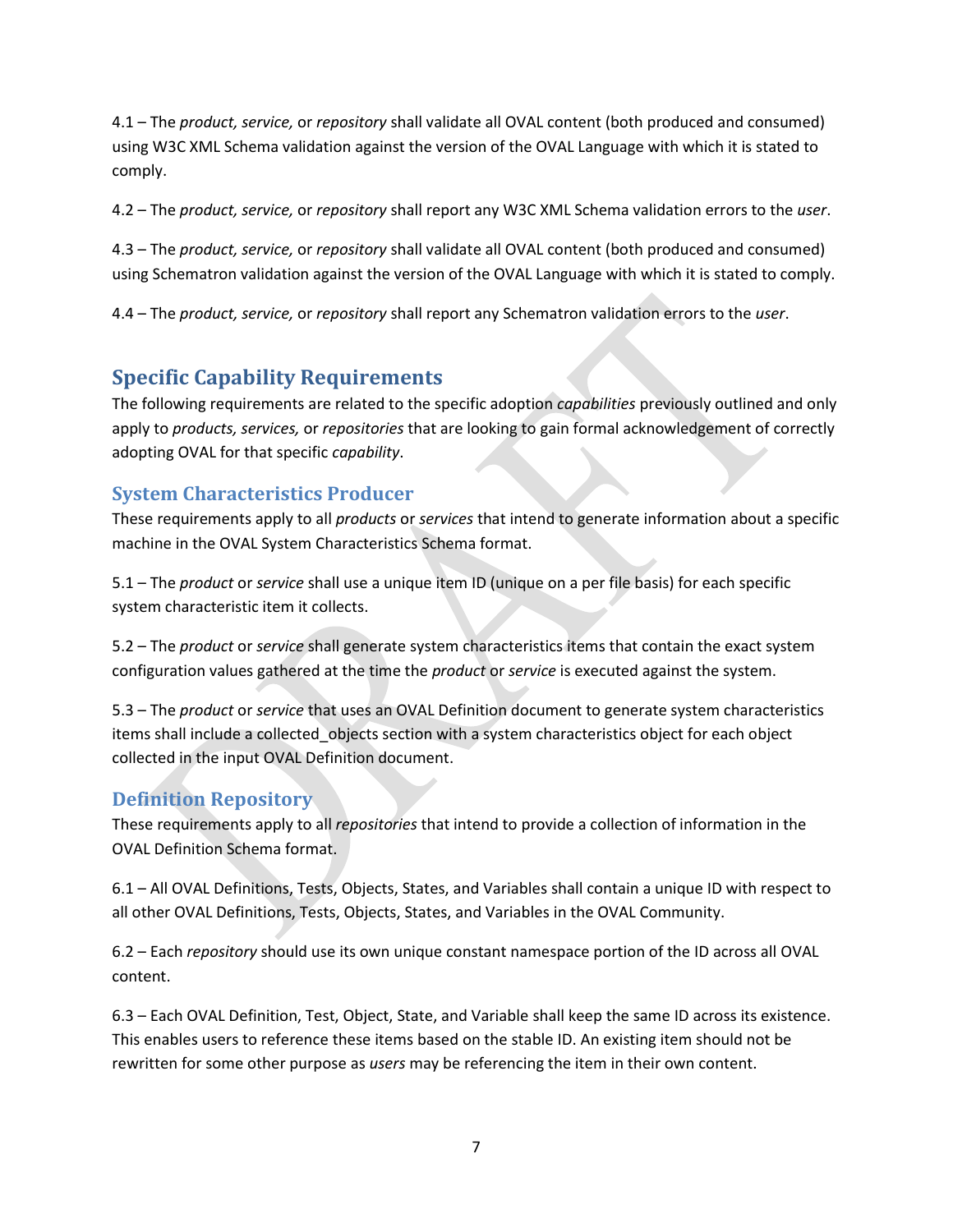6.4 – Each update or modification of an OVAL Definition, Test, Object, State, or Variable in the *repository* shall result in the item's version being incremented. Similarly, each item that references the updated or modified item shall also have its version incremented. This cascading of version updates up to referencing items does not need to extend beyond referencing OVAL Definitions since OVAL Definitions provide a logical unit.

6.5 – The OVAL Definition metadata shall be consistent with the OVAL Definition content (e.g., the affected family shouldn't be 'windows' if the tests are examining Red Hat RPM's). Additionally, the metadata shall reflect all of the OVAL Definition's content, which means the metadata may need to have sections for each affected family when an OVAL Definition applies to more than one family.

6.6 – A *repository* that contains an OVAL Definition to cover a specific vulnerability shall include, when available, a CVE name as a reference.

6.7 – A *repository* that contains an OVAL Definition to check for a specific configuration state shall include, when available, a CCE ID as a reference.

6.8 – A *repository* that contains an OVAL Definition to check for a specific platform shall include, when available, a CPE name as a reference.

6.9 – The *owner* shall document the process by which a *user* can retrieve content updates.

## **Authoring Tool**

These requirements apply to all *products* or *services* that are designed to help facilitate the creation or modification of OVAL content.

7.1– An *authoring tool* shall provide a search interface to allow the *user* to search for OVAL Definitions, Tests, Objects, States, and Variables by ID.

7.2– An *authoring tool* should encourage the reuse of existing OVAL Definitions, Tests, Objects, States, and Variables.

7.3– An *authoring tool* should allow the *user* to invoke validation on a document that is written for the OVAL Language and report all W3C XML Schema and Schematron errors to the *user*.

7.4– An *authoring tool* shall allow the *user* to import and edit existing OVAL content.

7.5– An *authoring tool* shall allow the *user* to export the content, created by the tool, as valid OVAL Language documents.

7.6– An *authoring tool* should report duplicate content to the *user*.

7.7– An *authoring tool* shall provide value and capability above and beyond the capability of a XML editor.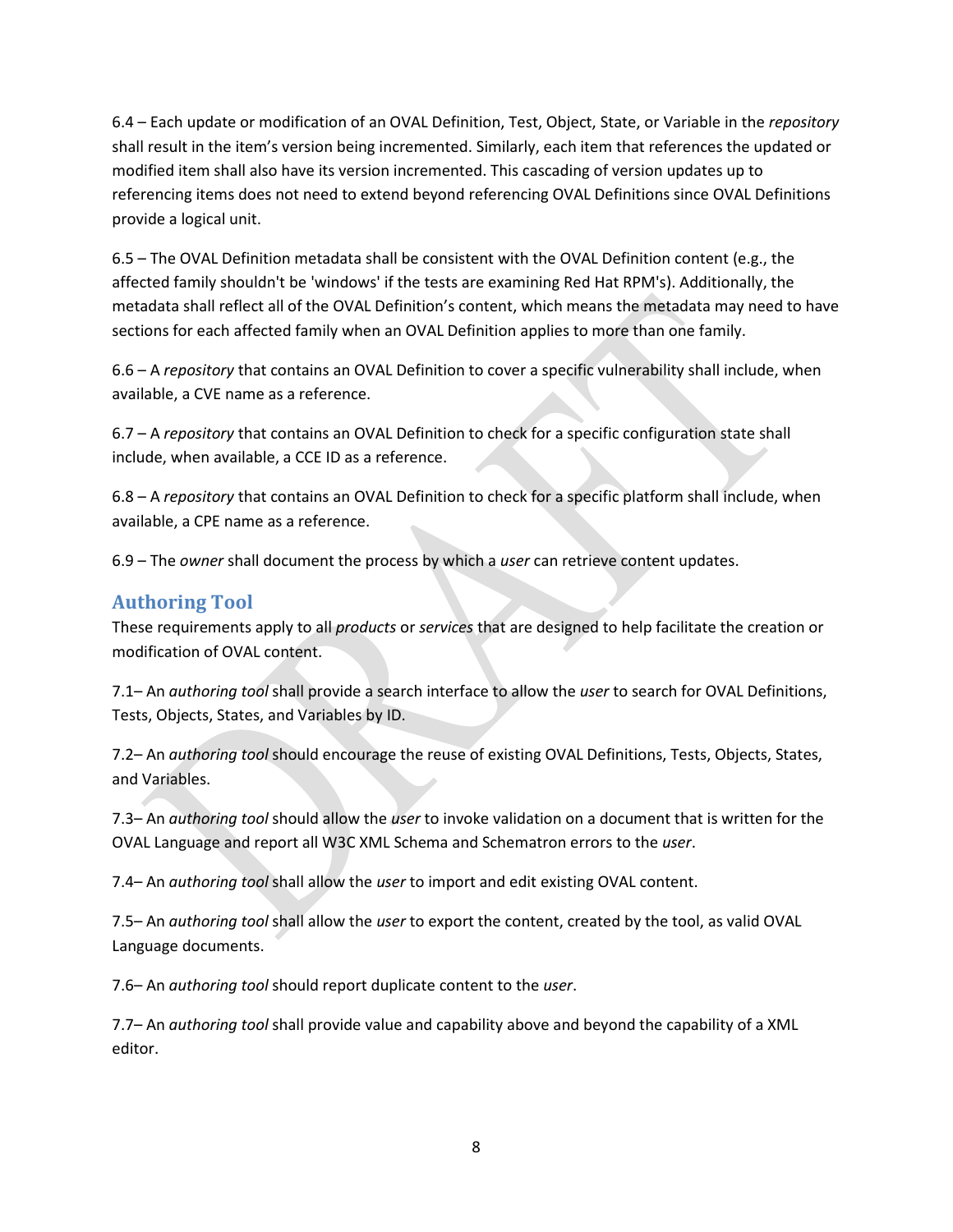## **Definition Evaluator**

These requirements apply to all *products or services* that intend to evaluate a specified system using, as input, information provided in the OVAL Definition Schema format. Once evaluation has been performed, the results must be available in the OVAL Results Schema format.

8.1 – The *user* shall be able to determine which OVAL Definitions are being evaluated.

8.2 – The *user* shall be able to examine the details of each OVAL Definition being evaluated. This requirement ensures that the OVAL Definitions are open to the *user* allowing them to see how a specific issue is being tested.

8.3 – If the *product* or *service* does not consume OVAL Definitions at runtime, the *owner* shall document the process by which a *user* can submit OVAL Definitions to the *owner* for interpretation by the *product*. This includes stating how quickly definitions submitted to the *owner* are made available to the *product*.

8.4 – The *product* or *service* shall be capable of interpreting all of the logic within each OVAL Definition and subsequent OVAL Tests in accordance with the stated logical operators.

8.5 – The *product or service* shall determine the result of evaluating the target system based on the details specified in the OVAL Definition.

8.6 – The *user* shall be able to determine the result of all OVAL Definitions used in the evaluation of the target system.

8.7 – The *product or service* shall generate accurate, predictable, and repeatable results when using a specific set of OVAL Definitions and system state information.

8.8 – The results generated by the *product* or *service* shall be available in the full OVAL Results format. This allows other *products* or *services* that want to leverage detailed evaluation information, to obtain the information as desired. Thin results may be available as well, but full results are required.

8.9 – When an OVAL Definition has been evaluated more than once on a single system, each time with different values for the variables, the OVAL Results file shall include unique variable instance values for each individual case.

8.10 – A *product or service* shall use a result of "not evaluated" for all OVAL Definitions that are part of the original OVAL Definition file, but are not being reported on. This satisfies requirement 8.6 for the given OVAL Definition.

8.11 – Any use or translation of an OVAL Definition into the internal language of the *product or service* shall reflect the same logic as the original OVAL Definition.

#### **Results Consumer**

These requirements apply to all *products or services* that intend to consume information in the OVAL Results Schema format.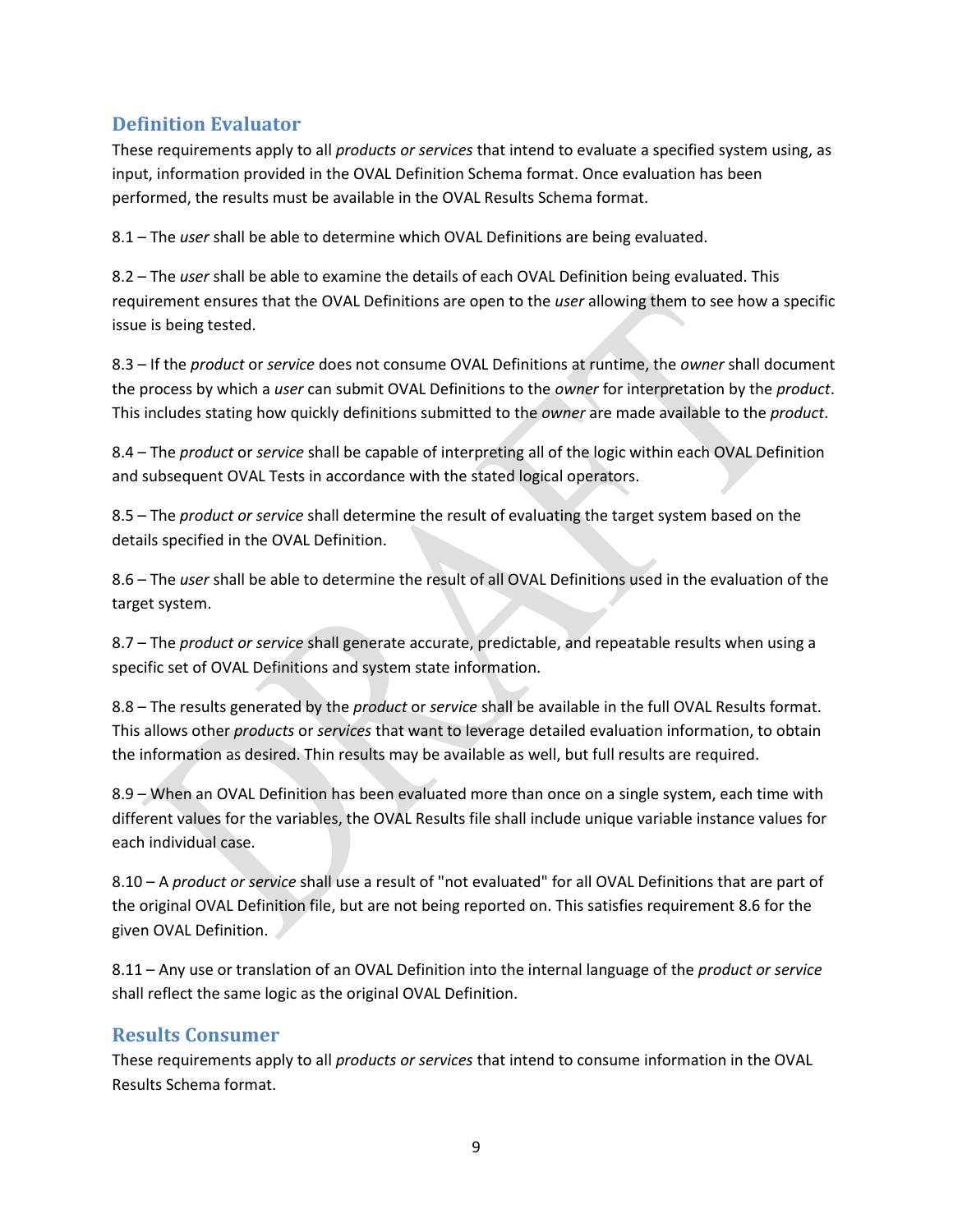9.1 – For each system defined in the OVAL Result file being consumed, the *user* shall be able to determine the specific OVAL Definitions that are being reported on.

9.2 – The *user* shall be able to examine the details of the OVAL Results file being consumed. This can be as simple as allowing the *user* to open the XML file. The point of this requirement is to make sure that the OVAL Results used are open to the *user* allowing them to examine the data being reported.

9.3 – If the *product* or *service* does not consume OVAL Results files at runtime, the *owner* shall document the process by which a *user* can submit OVAL Results files to the *owner* for interpretation by the *product* or service. This includes stating how quickly files submitted to the *owner* are made available to the *product* or *service*.

## **Review Authority Requirements**

The following are requirements pertaining to OVAL Adoption that the *review authority* must adhere to.

10.1 – The *review authority* shall clearly identify the version of the adoption, the version of the requirements document, and the version of the OVAL Language that was used to determine formal adherence to the OVAL Adoption Requirements for each *product, service,* or *repository*.

10.2 – The *review authority* shall define and publish sample test materials.

10.3 – The *review authority* shall publicize information on how to participate in *correctness testing* so that organizations can prepare as much in advance as possible.

10.4 – The *review authority* shall provide a point of contact for arranging *correctness testing* for *capabilities* declaring support for OVAL that have completed the "OVAL Adoption Questionnaire Form."

10.5 – The *review authority* may re-test a *product, service,* or *repository* that has been formally acknowledged for Adopting OVAL at the discretion of the *review authority*.

## **Revocation**

If the *review authority* has verified that a *product, service,* or *repository* has correctly adopted OVAL, but at a later time the *review authority* has evidence that the requirements are no longer being met, then the *review authority* may revoke its approval and the *product, service,* or *repository* will no longer be formally acknowledged as correctly adopting OVAL. The following are the requirements that the *review authority* must follow in order to revoke the acknowledgement.

11.1 – The *review authority* shall provide the *product, service,* or *repository owner* with a warning of revocation at least two (2) months before revocation is scheduled to occur.

11.2 – The *review authority* may delay the date of revocation.